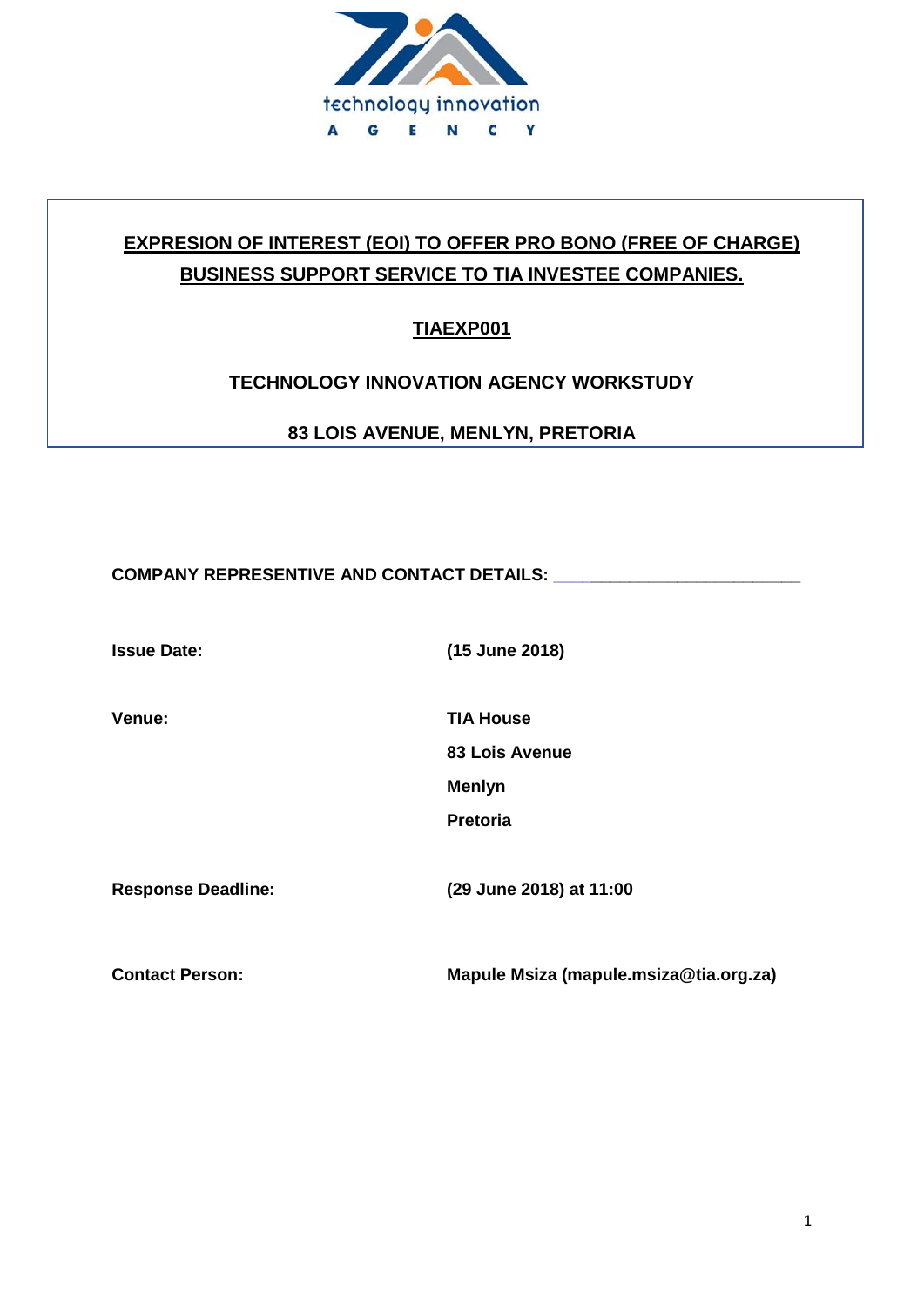### **EXPRESION OF INTEREST (EOI) TO OFFER PRO BONO (FREE OF CHARGE) BUSINESS SUPPORT SERVICE TO TIA INVESTEE COMPANIES.**

# **Contents**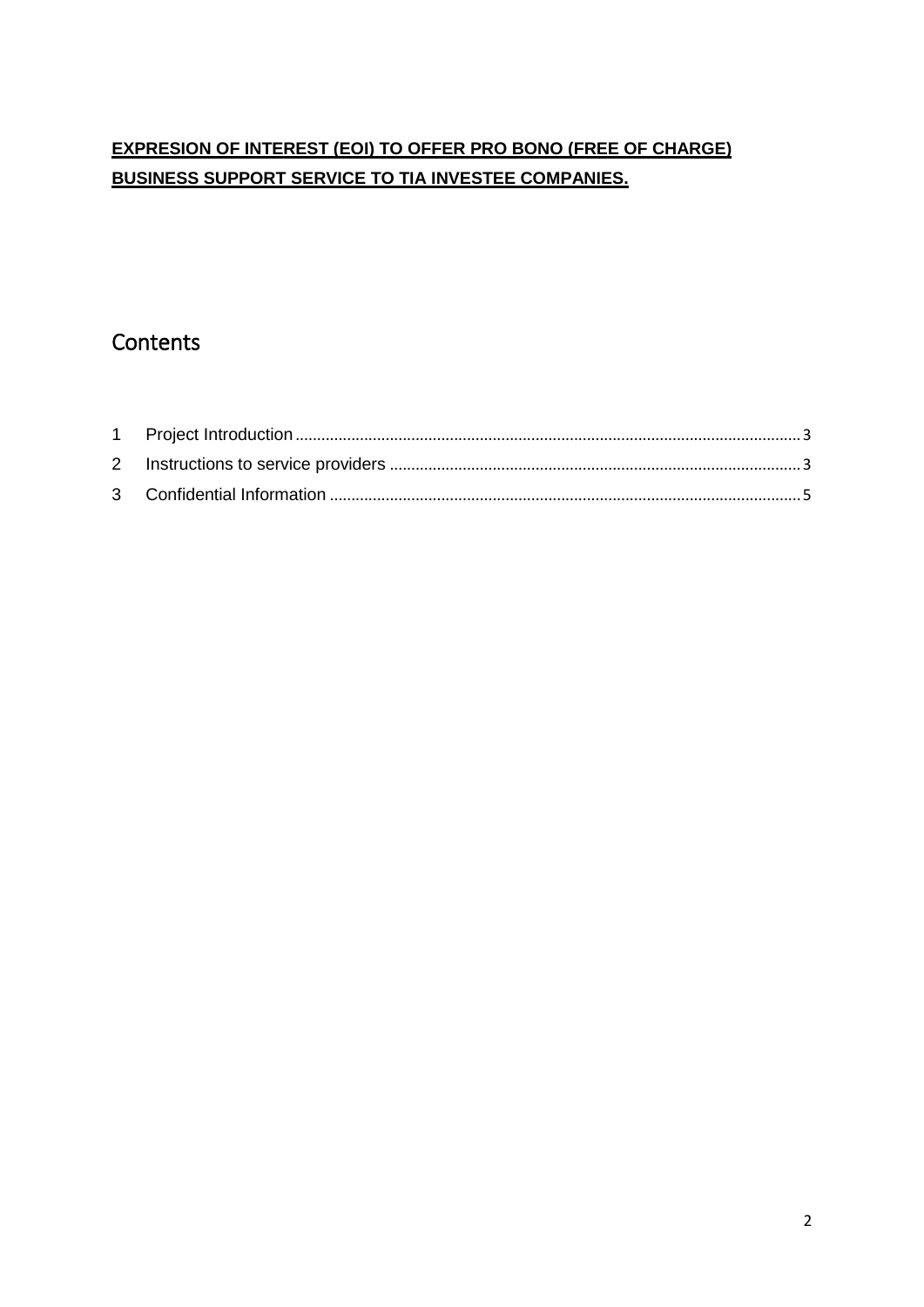#### <span id="page-2-0"></span>**1 Project Introduction**

TIA wishes to invite service providers to provide business support services to investee companies on a pro bono basis. This is an opportunity for companies who wish to give back by partnering to invest in growing small businesses in South Africa. The business support services are required to establish and grow technology start-ups and small business enterprises into thriving businesses. A data base of service providers will be set up and service providers appointed as and when the services are required by the investees.

#### **1.1 Background:**

The Technology Innovation Agency (TIA) is an entity of the Department of Science and Technology (DST) established in terms of the TIA Act, 2008 (Act NO. 26 of 2008), with the objective of stimulating and intensifying technological innovation to improve economic growth and the quality of life of all South Africans by developing and exploiting technological innovations. TIA investees are scattered across the country and mainly in the following sectors: Health, Agriculture, Information and communications, Advanced Manufacturing, Natural Resources and Energy.

#### 1.2 **Outsourcing Objectives**

TIA wishes to source service providers who can provide pro bono business support services to TIA funded investees in the following areas:

- Commercialisation and access to markets
- Growth acceleration
- Mentoring & Coaching
- Financial Management and Accounting
- Governance

Please note that the above list is not exhaustive and service providers are requested to indicate any other pro bono service they may wish to offer to investees. Prospective service providers are requested to provide an indication of areas where they can provide Pro Bono services and the duration of the said services.

The service provider will be listed on the database of service providers for Pro Bono (free of charge) business support services to our investee companies.

#### <span id="page-2-1"></span>**2 Instructions to service providers**

This is an Expression of Interest (EOI) not a Purchase Order. No cost can be charged to TIA for any reason. This document shall not be construed as a request or authorisation to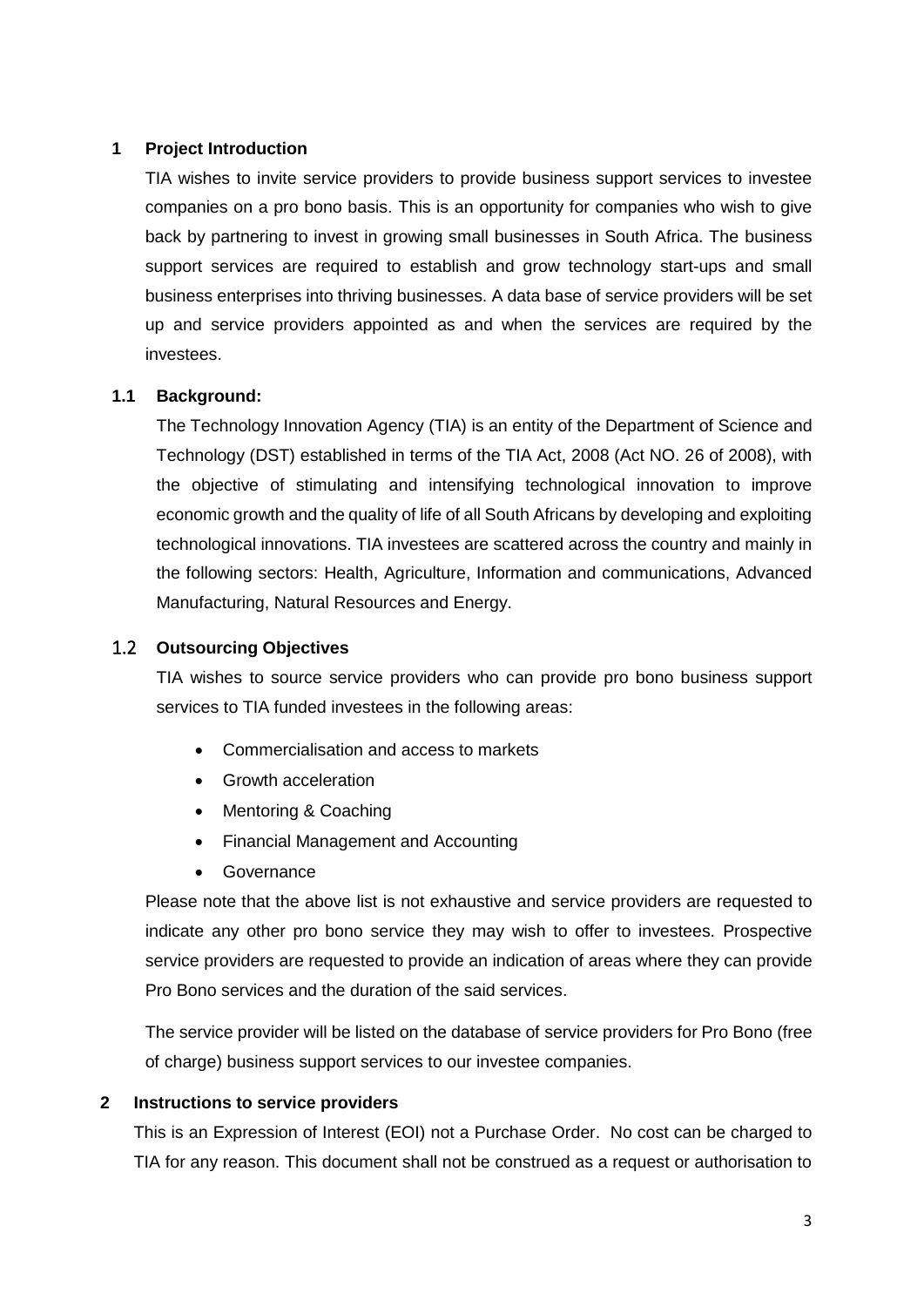perform work at TIA's expense. Any work performed by a service provider will be at the service provider's own discretion and expense. This EOI does not represent a commitment to purchase Submission of a response constitutes acknowledgement that the service provider has read and agrees to be bound by such terms.

#### 2.1 **Point of Contact**

All communication with TIA must be directed to the single point of contact for this project, as follows:

Name : Mapule Msiza Address: 83 Lois Avenue Menlyn Pretoria 0083 Telephone: 012 472 2751 Email: Mapule.Msiza@tia.org.za

#### **2.2 Submission of Responses**

Responses must be received by Closing Date 29 June 2018 @ 11:00.

Responses must be submitted complete and in writing. All sections of this document must be answered as concisely as possible while providing all information necessary to understand the outsourcing process proposed.

Responses must include a statement that indicates that the Service provider understands the requirements of the EOI and accepts the terms and conditions under which the EOI was issued to the service provider.

Any information of a confidential or proprietary nature contained in a service provider response should be clearly marked 'PROPRIETARY' or 'CONFIDENTIAL' by item or at the top of each page. Reasonable precautions will be taken to safeguard any part of the response identified by a service provider as being confidential or proprietary. All responses, once delivered, become the property of TIA.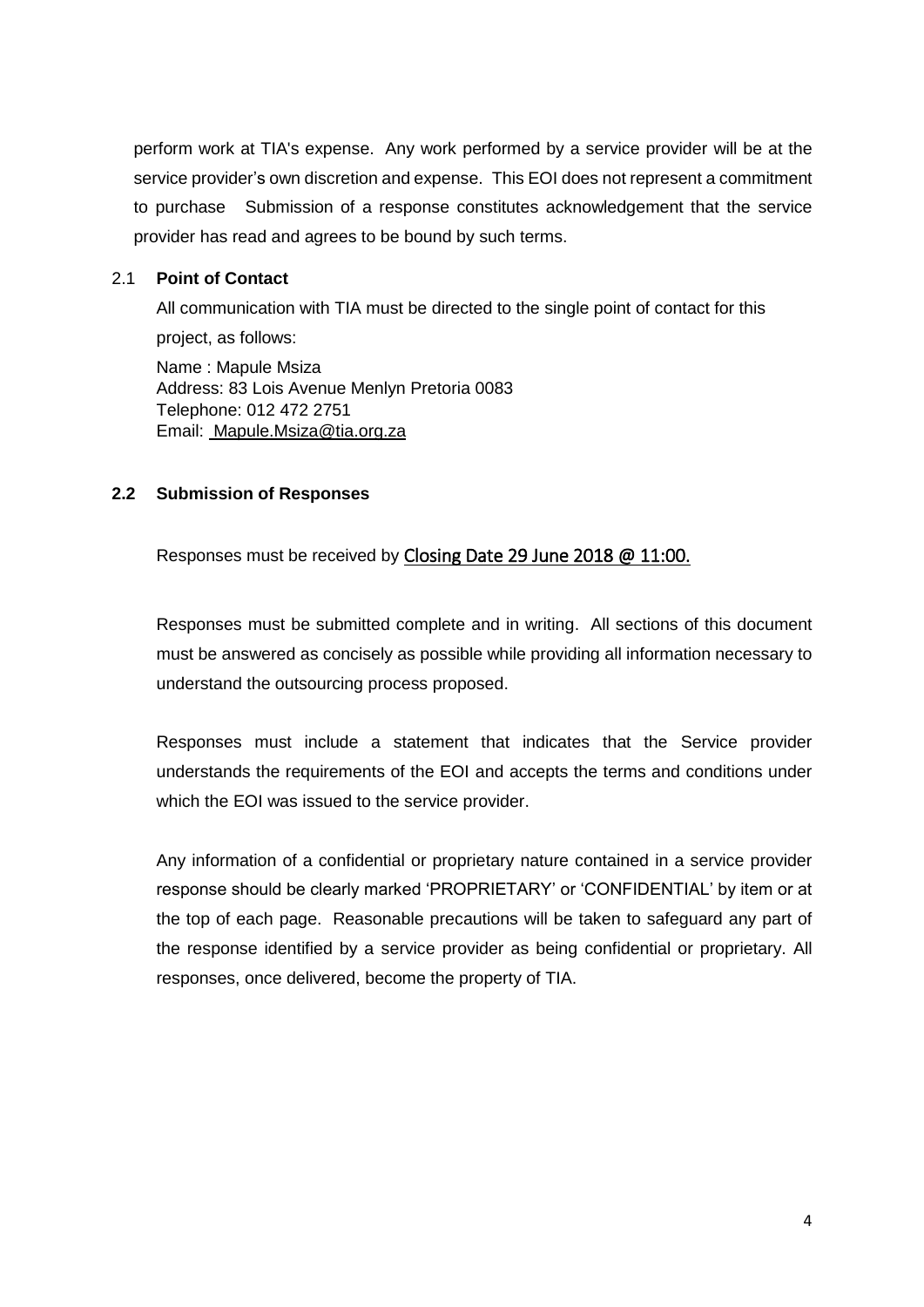#### **2.3 Response Format**

To facilitate a timely and comprehensive evaluation of all submitted responses,

responses must be submitted using the format requested in this EOI. Service provider responses should provide the following information, in the requested sequence:

a) Based on the information provided, would your firm provide all listed services free of charge?

Answer the following if the answer to question 1 is 'yes'.

- b) Provide the name, title, address, telephone and e-mail for the primary contact for receiving EOI.
- c) Provide some general business background information, Year of incorporation. Provide a high-level description of your services.
- d) Length of experience, Functional areas of expertise
- e) Experience with proposed services and other relevant experience
- f) Geographic coverage
- g) Potential for value-added services
- h) Any other additional relevant information

#### <span id="page-4-0"></span>**3 Confidential Information**

The information contained in this Expression of Interest (EOI) is confidential and proprietary to TIA. In accepting this EOI, service providers agree to the following conditions:

- 3.1 Each party recognises and agrees that the Confidential Information has been compiled, created and maintained by special effort and expense of the other party.
- 3.2 Each party recognises and agrees that disclosing or disseminating Confidential Information to a third party will have a materially adverse effect on the other party and agrees not to disclose or disseminate the Confidential Information to any third party. Except as necessary to perform its obligations hereunder, each party shall not use, reproduce or draw upon the Confidential Information or circulate it within its own organisation.